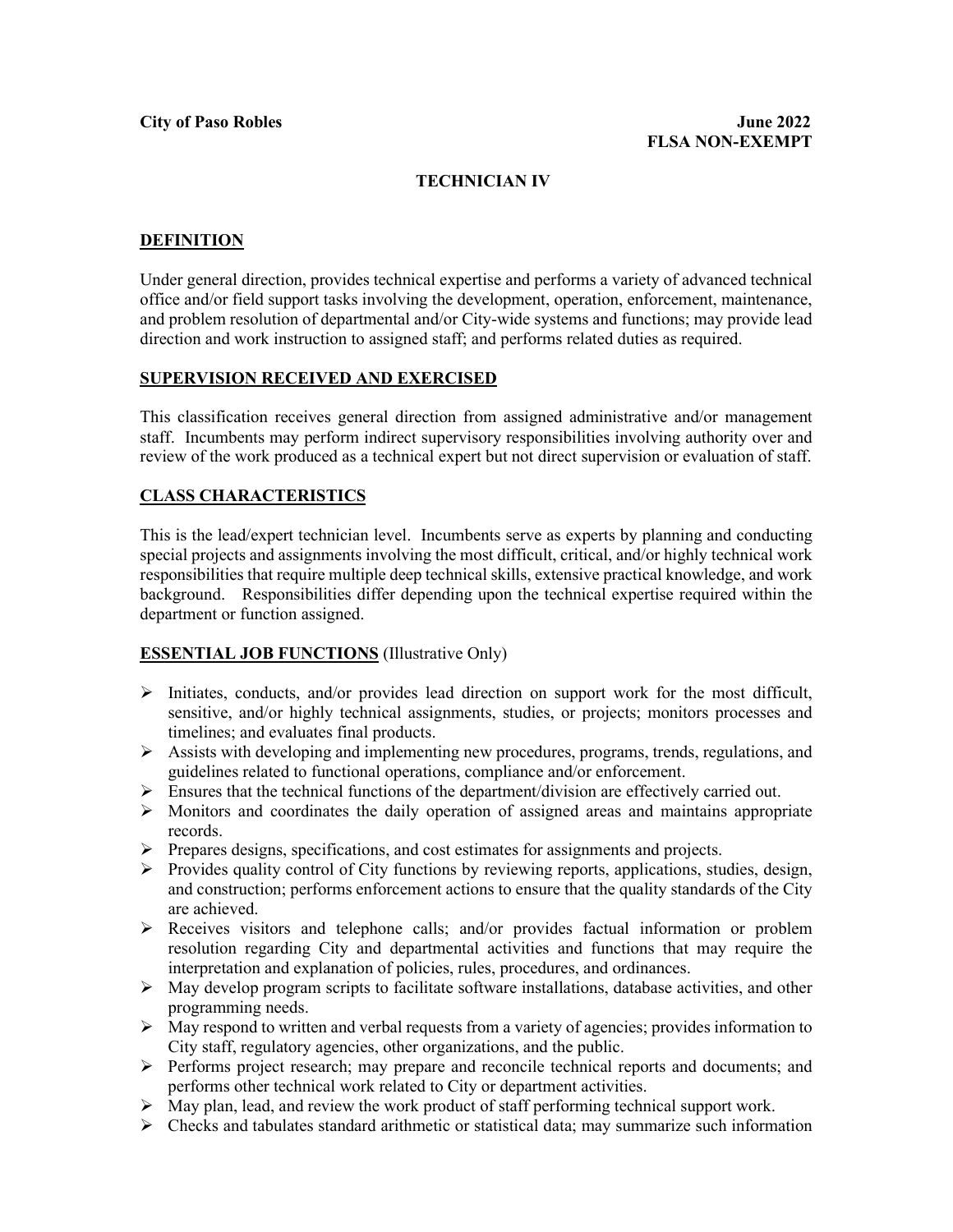Technician IV Page 2

and prepare periodic numerical reports.

- $\triangleright$  Operates standard office equipment, including job-related computer hardware and software applications, facsimile equipment, and multi-line telephones; and may operate a two-way radio or other department-specific equipment.
- Develops, organizes, and maintains various administrative, reference and follow-up files, records, and databases; purges as required.
- Coordinates activities with and provides information to contractors and service suppliers.
- $\triangleright$  May conduct inspections to evaluate compliance with City ordinances, state, and federal governmental laws and other requirements; reports failures or operating difficulties and makes suggestions for correcting non-compliance.
- $\triangleright$  May operate, adjust, and maintain mechanical or computer equipment to execute job-related responsibilities and to assure maximum efficiency of processes, standards, and regulations.
- $\triangleright$  May calculate, collect, and account for fees and other monies collected using City ordinances and fee schedules.
- $\triangleright$  May secure and compare information regarding price, quality, availability and other pertinent data for material, supply, and equipment purchases; analyzes and makes recommendations; ensures items are properly stored; updates inventory and generates inventory reports for reference.
- $\triangleright$  May coordinate special projects that vary depending on department to which assigned.
- $\triangleright$  Contributes to a positive work environment by participating in solutions to problems as they occur.
- $\triangleright$  Attends meetings, conferences, workshops, and training sessions and reviews publications and materials to become and remain current on principles, practices, and new developments in assigned work areas.
- $\triangleright$  Performs other duties as assigned.

# **QUALIFICATIONS**

#### **Knowledge of:**

- Federal, state, county, and City codes, regulations, policies, laws, rules, agreements, technical processes, and procedures related to City and departmental activities.
- $\triangleright$  Standard office administrative practices and procedures, including the use of standard office equipment.
- $\triangleright$  Occupational safety and health rules and regulations.
- Computer applications related to the work, including email, word processing, database, and spreadsheet applications.
- $\triangleright$  Records management principles and practices.
- $\triangleright$  Basic theories and methods associated with functional regulation and research.
- $\triangleright$  Business arithmetic and basic statistical techniques.
- $\triangleright$  Techniques for providing a high level of customer service to the public, representatives of other agencies, and City staff, in person, by email, and over the telephone.

#### **Skill in:**

- $\triangleright$  Learning the functions and procedures for the department to which assigned.
- $\triangleright$  Interpreting, applying, explaining, and implementing policies, procedures, technical processes, and computer applications related to the City, department, or organizational unit to which assigned.
- Collecting, compiling, analyzing, and summarizing varied information, proposing and considering alternatives and reaching sound conclusions.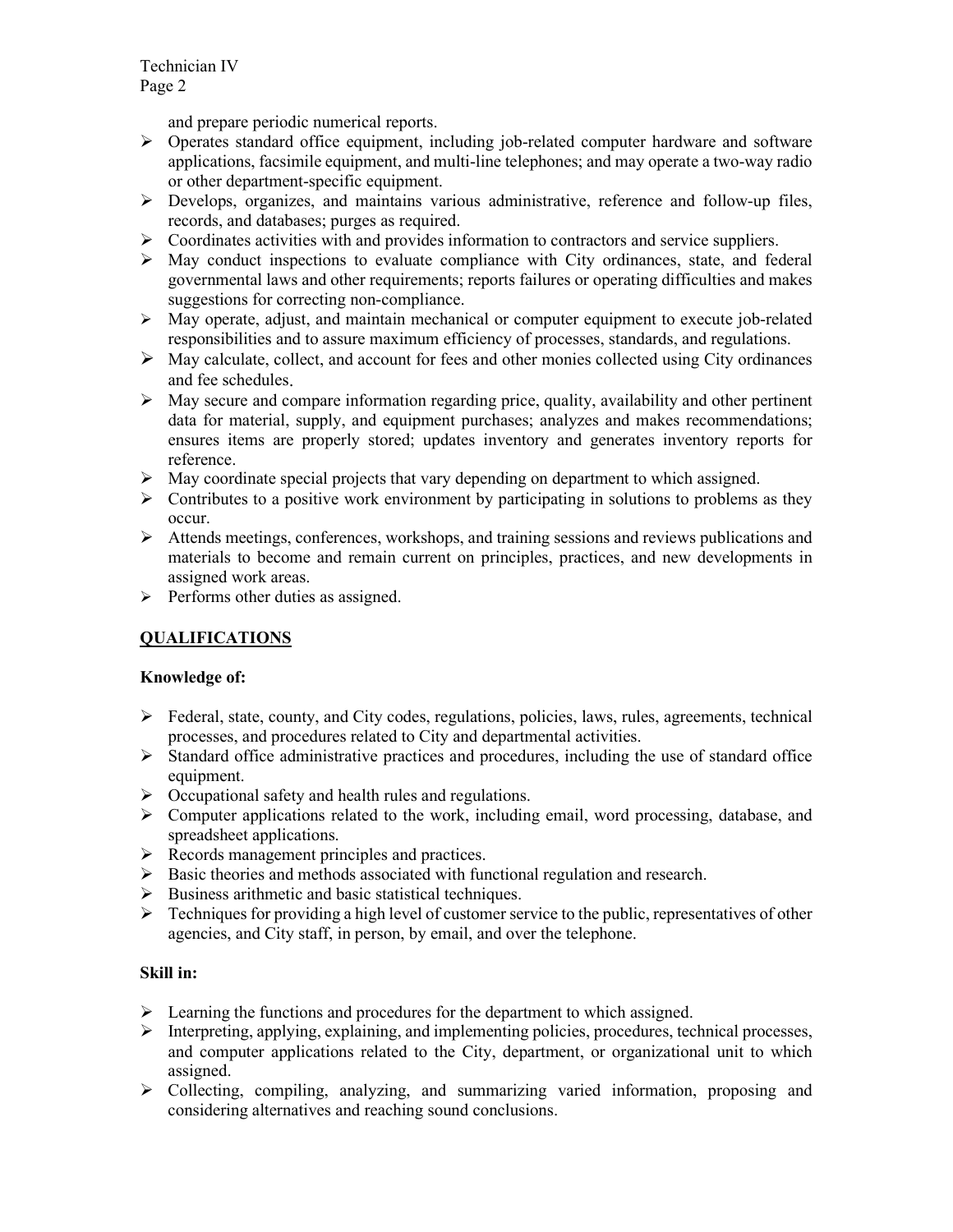Technician IV Page 3

- $\triangleright$  Responding to and effectively prioritizing multiple phone calls, visitors, and other requests for service.
- $\triangleright$  Compiling information from varied sources and preparing accurate records and reports.
- Composing correspondence, informational materials, and reports independently or from brief instructions.
- $\triangleright$  Making accurate arithmetic and statistical calculations.
- $\triangleright$  Using English effectively to communicate in person, over the telephone, and in writing.
- $\triangleright$  Using initiative and independent judgment within established policy and procedural guidelines.
- $\triangleright$  Organizing assigned work, initiating processes, coordinating projects, setting priorities, meeting critical deadlines, and following up on assignments with a minimum of direction.
- $\triangleright$  Taking a proactive approach to customer service issues.
- Word processing and entering data into standard computer formats and producing correspondence and reports with speed and accuracy sufficient to perform assigned work.
- $\triangleright$  Establishing and maintaining effective working relationships with those contacted in the course of the work.

#### **Education and Experience:**

Any combination of training and experience that would provide the required knowledge, skills, and abilities is qualifying. A typical way to obtain the required qualifications would be:

Four years of responsible experience dealing with the public and working in an organization which will have provided knowledge of the departmental function to which assigned. Experience working in a public agency is desirable.

An associate degree from an accredited college, university, or trade school in a field related to work assigned is desired.

#### **Licenses and Certifications:**

Must possess a valid California Class C driver's license and have a satisfactory driving record.

Senior Building Inspector: Must possess an International Code Council (ICC) Inspector Certification.

Senior Engineering Inspector: Requires the possession of or the ability to obtain a Public Infrastructure Inspector Certification within two years of appointment.

Senior Water Quality Inspector: Requires the possession of or the ability to obtain a Qualified Stormwater Pollution Prevention Plan Practitioner (QSP) certification or equivalent (per the California State Water Resources Control Board) within one year of appointment.

#### **Physical Demands:**

The physical demands described here are representative of those that must be met by an employee to successfully perform the essential functions of this job. Reasonable accommodations may be made to enable individuals with disabilities to perform the essential functions.

Must possess mobility to work in a standard office setting and to use standard office equipment, including a computer; vision to read printed materials and a computer screen; and hearing and speech to communicate in person and over the telephone; mobility to inspect various field sites; vision to read printed materials and a computer screen; and hearing and speech to communicate in